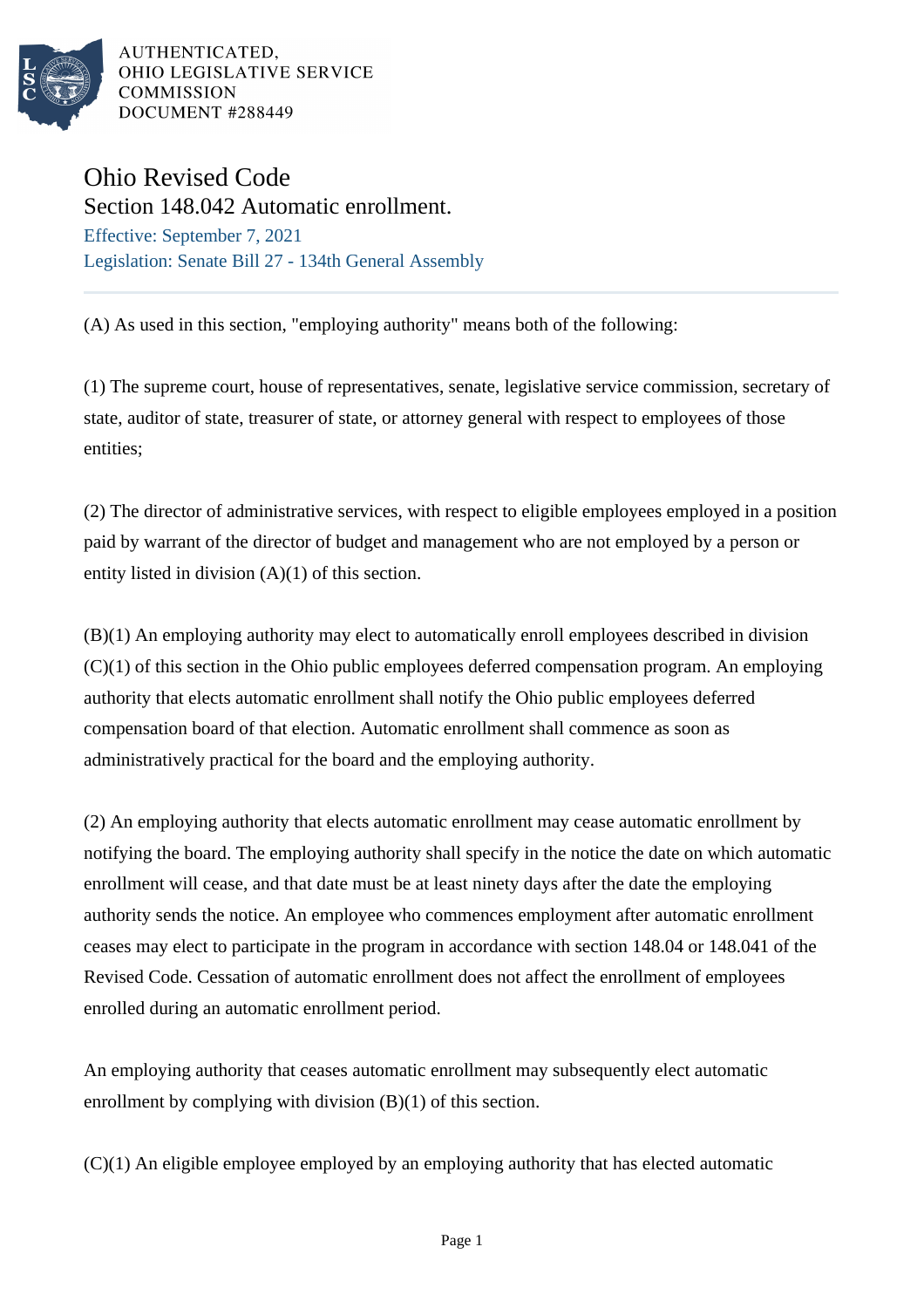

AUTHENTICATED. OHIO LEGISLATIVE SERVICE **COMMISSION** DOCUMENT #288449

enrollment shall be automatically enrolled in the program if one of the following applies to the employee:

(a) The employee initially commences employment with the employing authority on or after the date automatic enrollment begins under division (B) of this section.

(b) The employee separates from employment with an employing authority, becomes a continuing member, and, on or after the date automatic enrollment begins, commences employment with that employing authority or a different employing authority.

(c) The employee is employed in a position paid by warrant of the director of budget and management and the employee transfers employment from an employing authority that has not elected to automatically enroll employees under this section to another position paid by warrant of the director of budget and management under an employing authority that has elected to automatically enroll employees, if the transfer occurs on or after the date automatic enrollment begins.

(2) An employee who, at the time of transferring from one employing authority to another as described in division  $(C)(1)(c)$  of this section, is a participating employee shall not be automatically enrolled in the program by the employing authority to which the employee transfers.

(D) The board shall establish the automatic deferral amounts and specify the investment options into which those deferred amounts will be invested for participating employees who are enrolled under this section. Deferral amounts shall not exceed the lesser of either ten per cent of an eligible employee's compensation or the maximum contribution that the employee is eligible to contribute under federal law.

(E) An employing authority that elects to automatically enroll employees under this section shall provide those employees with notice of the employee's rights and obligations in the manner prescribed by the board.

(F) An employing authority shall not elect to automatically enroll an eligible employee under this section, or elect to cease automatic enrollment, if that election conflicts with any collective